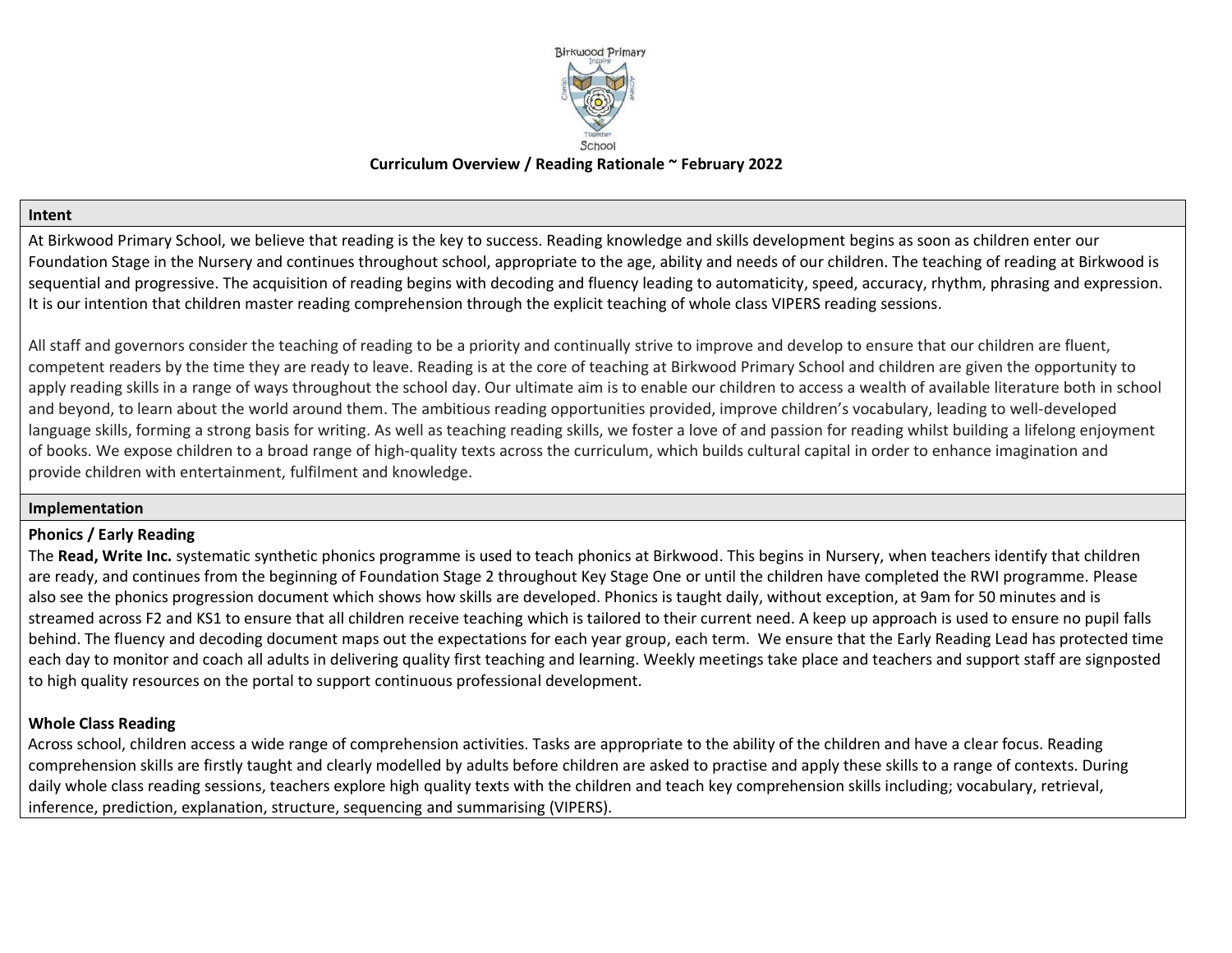Class texts are chosen to both engage and challenge the children and to promote a love of reading. Texts are mapped out on reading spines to ensure that there are no overlaps within or between year groups and to enable all children to be exposed to a breadth of children's literature. Children have the opportunity to listen to their teacher reading, where a passion for reading is shared and how to read with fluency and expression is modelled. Teachers use skilful questioning techniques to enhance children's knowledge and understanding whilst encouraging discussions. The Sequence of a Birkwood Reading Lesson document is used by all adults to ensure consistency across school.

## **Individual Reading**

There is an expectation that all children read, daily, at home. Children will bring home a variety of books for their home readers/individual reading books. In F2 and KS1 children will take home a copy of the daily text they have been reading in their phonics group, a sound book containing their new sound, and a book bag book. In addition, children take a book from their library to encourage a love of reading. We encourage parents/carers to read to their child as well. In KS2, children bring home two books. One of these is an age-appropriate text from their year group selection in the school library which they will read to their adult at home. In addition, they choose another text which is to encourage a passion for reading which is also shared with their adult at home. Staff in school listen to children read regularly and ensure that the books they choose are at an appropriate level for each individual child. All adults are knowledgeable about which children need additional support and make time to ensure these children enjoy additional one to one reading sessions; every day whenever possible.

### **Reading for Pleasure**

Children have access to a wide range of texts that they can choose to read for pleasure. All classes throughout school have times throughout the week where they will visit the newly installed library and choose from the brand-new texts available to them. Reading Areas are set up in every classroom to promote a love of reading. Within reading areas there are a wide range of stories, poetry books, play scripts and nonfiction texts for the children to read independently, with their peers or with adults, appropriate to their age and ability. Reading is celebrated in school and there are a range of reward systems in place. Each week a 'Reader of the Week' is chosen from each class and presented with a certificate in Celebration Assembly. There is also a reading ladder reward system in each class that children move up every time they read at home or independently in class; children also earn rewards for reaching the bronze, silver and gold levels on the reading ladder.

# **Reading Ambassadors**

Our reading ambassadors are made up of a keen team of KS2 readers, one from every class. They help to promote a vibrant reading culture across school by helping in a number of ways; at reading events such as World Book Day, organising the library, helping others to choose books and sharing their passion for books with our school community and with special visitors. They are actively involved in regular meetings with the reading lead and will be in charge of opening the new library each day.

# **Development**

We ensure full coverage of the EYFS framework and the National Curriculum for reading, which all pupils access. The progression documents, reading spines, end of day texts and VIPERS lesson structure are used to plan ambitious learning, address gaps and monitor progress. This is monitored by the reading lead through regular meetings with teaching staff across school.

In order to fulfil our intent and engage all members of the Birkwood Community, we provide a range of communication to inform and update on all developments. This includes; parent workshops, governor information presentations, staff training and CPD. We ensure adults are knowledgeable about current research and best practice developments by signposting them to relevant websites such as; Literacy Shed and Book Trust. Everyone has an awareness of the importance of having a strong understanding of children's literature and key members of staff continually share expertise.